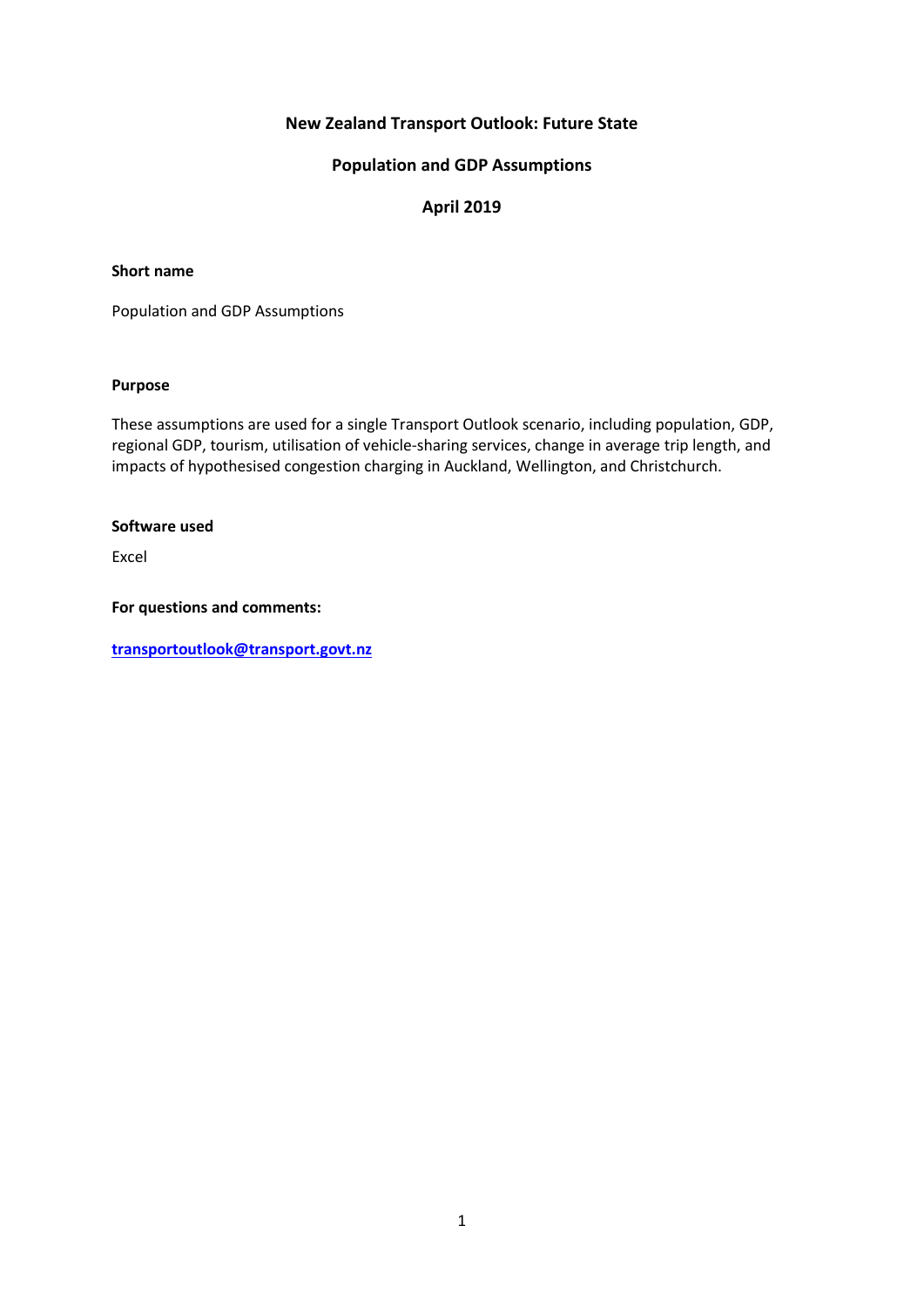# **New Zealand Transport Outlook: Future State**

## **Population and GDP Assumptions**

# **1. At a high level, what does this model do?**

The Transport Outlook Population and GDP Assumptions provide a set of key assumptions used by other Transport Outlook models, including assumptions about population, GDP, regional GDP, tourism, diversion of private vehicle travel to vehicle-sharing, and impacts of hypothesised congestion charging in Auckland, Wellington, and Christchurch. By keeping all these assumptions together in one file and linking other models to this file, we ensure that all models are using consistent assumptions, and make updating these assumptions easy.

# **2. Where do I find the model results?**

The model consists of a single Excel workbook for each scenario to be modelled. There are six sheets in the workbook.

Provinance – Just tells the file this file was originally adapted from.

Population – This sheet shows assumptions about the New Zealand population in five historical years (2012/13 - 2016/17) and projected in five-year increments to 2057/58. There are two results tables at the top of the sheet. One shows only the 2012/13 historical data and projections to 2057/58 in five-year increments, while the other shows all five historical years. The two tables are provided for convenient linking to models that require data in a certain layout; the numbers are the same.

GDP – This sheet shows assumptions about New Zealand's GDP between 1996/97 and 2059/60. There are three sets of results at the top of the sheet. Rows 3-8 shows results for every year; rows 10-14 show results in five-year increments from 2012/13-2057/58; rows 16-20 show results for five historical years (2012/13 – 2016/17) and projections in five-year increments to 2057-58. In the medium growth scenarios, the numbers in all three sets of results are the same. In the high-growth scenarios (@home and Golden), the annual results in rows 3-8 remain the medium-growth projections, while the results in rows 10-14 and 16-20 have an additional percentage annual growth increment (currently 1%/year) added to make them high-growth projections.

Regional GDP – This sheet shows assumptions about GDP by region. The results are shown in rows 4-21. Results are shown for five historical years (2012/13 – 2016/17) and projections in five-year increments to 2057/58.

Tourism – This sheet shows assumptions about the growth of tourism at a national level. Rows 3-10 show the assumptions on an annual basis. Three measures of tourism are shown: visitor arrivals, visitor days, and visitor spend. Rows 17-20 show the visitor arrivals and visitor days for the historical year 2012/13, as well as projections in five-year increments to 2057/58. Rows 30-33 show the visitor arrivals and visitor days for the historical years 2012/13 - 2016/17, as well as projections in five-year increments to 2057/58. The numbers in all three sets of data are the same.

Other Assumptions – This sheet shows additional transport assumptions. Rows 3-19 show the assumed fraction of household light vehicle travel (light vehicle drivers and light vehicle passengers) diverted to vehicle sharing services. Assumptions are given for the historical years 2012/13 –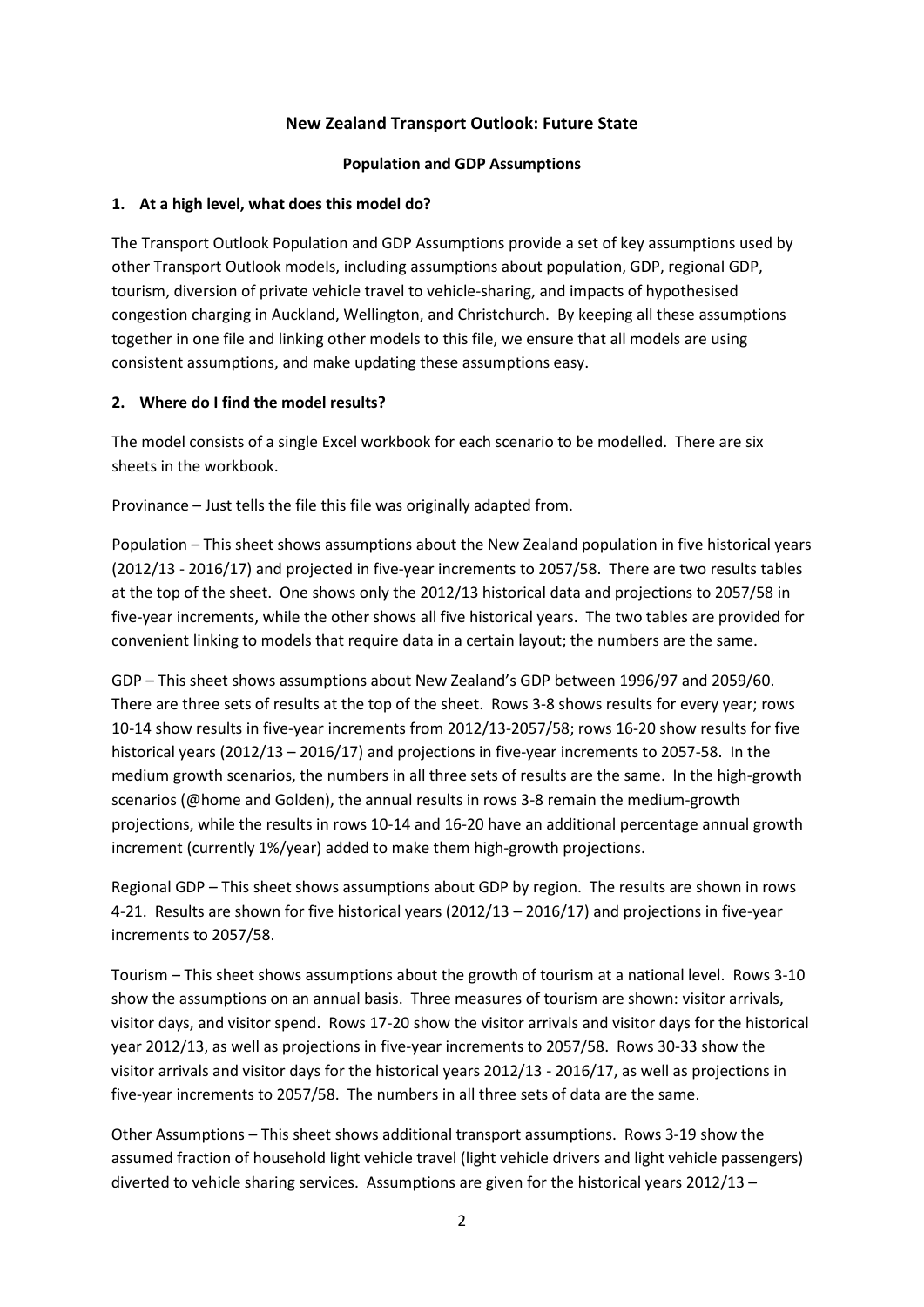2016/17 (all assumed to be zero), as well as projections in five-year increments to 2057/58. Rows 22-38 show the assumptions for diversion of light commercial vehicle travel to vehicle-sharing services in a similar format. Rows 41-57 show an assumed change in average trip length in percentages in a similar format. Rows 60-95 show the assumed impacts of congestion pricing in the Auckland, Wellington, and Canterbury regions. For each region, two rows show the reduction in household light vehicle and commercial light vehicle VKT, respectively, compared with unconstrained levels. Five additional rows for each region show how the assumed percentage of the reduction in light vehicle drivers, light vehicle passengers, and vehicle share passengers are diverted to other modes: additional light vehicle passengers and vehicle share passengers in the remaining light vehicle trips (resulting in increased vehicle occupancy), bus, rail, cycling, and walking. The diversions do not need to sum to 100%; if they sum to less than 100%, the residual reduction is assumed to be a reduction in travel.

# **3. What are the inputs to this model and where do they come from?**

Population – Historical population estimates (through 2016/17) are from 'Subnational population estimates (RC, AU), by age and sex, at 30 June' by Stats NZ [\(http://nzdotstat.stats.govt.nz/wbos/Index.aspx\)](http://nzdotstat.stats.govt.nz/wbos/Index.aspx).

Population projections through 2042/43 are based on the 'Subnational population projections by age and sex, 2013(base)-2043' from Stats NZ [\(http://nzdotstat.stats.govt.nz/wbos/Index.aspx\)](http://nzdotstat.stats.govt.nz/wbos/Index.aspx). In the Base Case and the Staying Close to the Action scenario, these come directly from the 'medium' projection. The Metro-Connected scenario is also based on the 'medium' projection, but with some additional adjustments discussed in Section 4. The @Home in Town and Country and Golden Triangle scenarios are based on the 'high' projection, but with some additional adjustments discussed in Section 4.

Beyond 2042/43, Stats NZ does not provide population projections at a regional level, so we created our own, as discussed in Section 4 below; the regional projections were designed to sum to national population projections 2016(base)–2068 available from Stats NZ at

[http://archive.stats.govt.nz/browse\\_for\\_stats/population/estimates\\_and\\_projections/NationalPopul](http://archive.stats.govt.nz/browse_for_stats/population/estimates_and_projections/NationalPopulationProjections_HOTP2016.aspx) [ationProjections\\_HOTP2016.aspx.](http://archive.stats.govt.nz/browse_for_stats/population/estimates_and_projections/NationalPopulationProjections_HOTP2016.aspx) The Base Case, Staying Close to the Action scenario, and Metro-Connected scenario are based on the  $50<sup>th</sup>$  percentile projection. The @Home in Town and Country and Golden Triangle scenarios are based on the 97.5 percentile projections.

GDP - Total real GDP history and projections for 2014/15 to 2031/32 are from The Treasury's 2018 Budget and Fiscal Update (BEFU) [\(www.treasury.govt.nz/government/fiscalstrategy/model\)](http://www.treasury.govt.nz/government/fiscalstrategy/model). Historical data for 2007/2008 to 2013/14 was not in the BEFU 2018 spreadsheet, so data from the BEFU 2016 spreadsheet was used. For 2032/33 and beyond, real GDP is based on nominal GDP projections by the Treasury's New Zealand Superannuation Fund Model [\(https://treasury.govt.nz/publications/information-release/new-zealand-superannuation-fund](https://treasury.govt.nz/publications/information-release/new-zealand-superannuation-fund-contribution-rate-model)[contribution-rate-model\)](https://treasury.govt.nz/publications/information-release/new-zealand-superannuation-fund-contribution-rate-model) , with an assumed inflation adjustment of 2% per year, as suggested by the Treasury.

Regional GDP - Historical data on regional GDP in current prices for 2012/13-2016/17 is from Statistics New Zealand: [https://www.stats.govt.nz/information-releases/regional-gross-domestic](https://www.stats.govt.nz/information-releases/regional-gross-domestic-product-year-ended-march-2017)[product-year-ended-march-2017.](https://www.stats.govt.nz/information-releases/regional-gross-domestic-product-year-ended-march-2017) Since the Regional GDP figures are for years ending 30 March,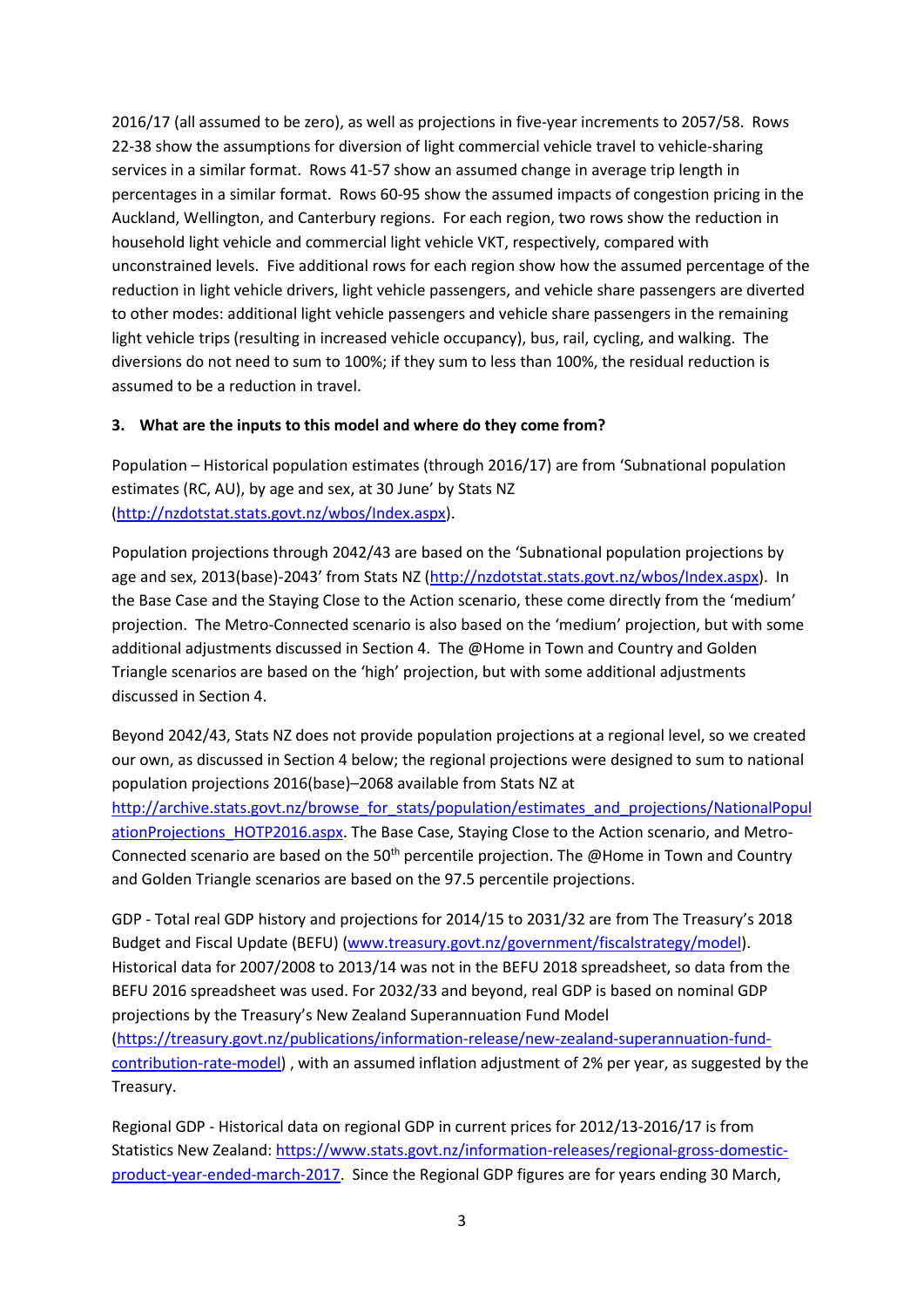while we need data for 30 June years, adjustments are made to the figures to attempt to convert them to 30 June years. The regional figures are then scaled to force their sum match the national GDP figures in the GDP sheet.

Tourism – historical and projected data on tourism to 2024 comes from MBIE [\(https://www.mbie.govt.nz/immigration-and-tourism/tourism-research-and-data/international](https://www.mbie.govt.nz/immigration-and-tourism/tourism-research-and-data/international-tourism-forecasts/2018-2024-international-tourism-forecasts/)[tourism-forecasts/2018-2024-international-tourism-forecasts/\)](https://www.mbie.govt.nz/immigration-and-tourism/tourism-research-and-data/international-tourism-forecasts/2018-2024-international-tourism-forecasts/).

Other Assumptions – All data in this sheet are simply assumptions supplied by the modeller. However, there is an additional spreadsheet behind the congestion pricing assumptions in the Staying Close to the Action scenario, which has been peer-reviewed by officials at Auckland Transport and the Greater Wellington Regional Council.

## **4. How does this model derive its results?**

Population – For the Base Case and Staying Close to the Action scenarios, the population projections through 2042/43 are taken directly from the Stats NZ 'medium' projections. Beyond 2042/43, the regional populations are first estimated by extrapolating based on 2037/38-2042/43 growth rates in each region. These initial regional estimates are then scaled to match the Stats NZ 50 percentile national population projections 2016(base)–2068.

For the Metro-Connected scenario, the goal is to have each of the 11 largest cities/districts all grow at the same rate as each other, corresponding to the growth of their total population according the Stats NZ 'medium' projection. This is no problem through 2042/43, however, after 2042/43 there are no Stats NZ regional projections. Therefore, after 2042/43, populations of each region and city are first extrapolated based on their 2037/38-2042/43 growth rates. The 11 largest cities/districts are then adjusted to all grow at the same rate as each other, corresponding to the growth of their total population according the extrapolations. These initial regional estimates are then scaled to match the Stats NZ 50 percentile national population projections 2016(base)–2068.

In the Golden Triangle scenario, the goal is to have the difference in population growth between the Stats NZ 'high' and 'medium' projections assigned to the three Golden Triangle regions (Auckland, Waikato, Bay of Plenty) only, with population in other regions following the 'medium' projection. Again, this is no problem through 2042/43, however, after 2042/43 there are no Stats NZ regional projections. Therefore, after 2042/43, the Stats NZ 'medium' regional populations are extrapolated based on 2037/38-2042/43 growth rates in each region. The difference between the Stats NZ 97.5 percentile and 50 percentile national population projections 2016(base)-2068 is then assigned to the three Golden Triangle Regions. These initial regional estimates are then scaled to match the Stats NZ 97.5 percentile national population projections 2016(base)–2068.

In the @Home in Town and Country scenario, the goal is to have the population grow at the same rate in every region, with overall growth following the Stats NZ 'high' projection. Again, this is no problem through 2042/43, however, after 2042/43 there are no Stats NZ 'high' projections, as the 'high' projection was a projection by region. Therefore, after 2042/43, the population in every region grows at the same rate, with overall growth following the Stats NZ 97.5 percentile national projections 2016(base)-2068. It is worth noting that in earlier years, the national sum of the regional